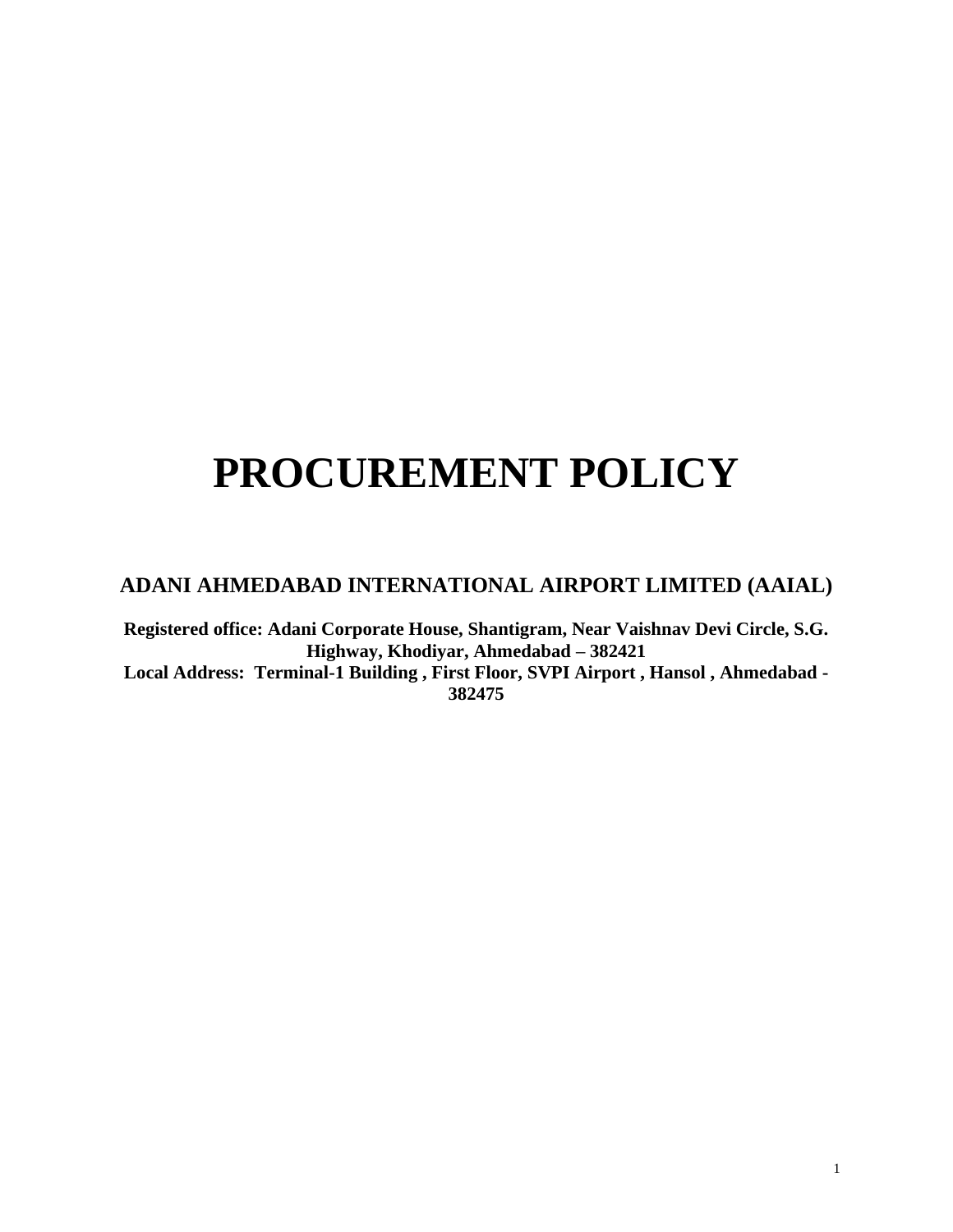#### **PREFACE**

This procurement policy (the "**Procurement Policy**") provides the essential information and brief step-bystep procedures for procurement of goods, works, services and/or entering into any contract by Adani Ahmedabad International Airport Limited ("**Airport Company**") for the operations, management and development of the Project (as detailed in Chapter 1 of this Procurement Policy) in a fair, transparent and efficient manner, and without any undue favour or discrimination in this behalf. This Procurement Policy is intended to guide the procurement officials of the Airport Company directly involved in various procurement activities of goods, works and services or entering into any contract for the Project. This Procurement Policy also intends to help in understanding the various procurement principles, processes to achieve uniformity in procurement processes followed in relation to the Project with a view to avoiding the scope for subjectivity and improving objectivity and transparency in decision making. The rights and obligations of the third parties shall be governed by the respective tender documents and/or by the contracts executed between Airport Company and such third parties and not by the guidelines stated in this Procurement Policy. This Procurement Policy is for internal use only of the Airport Company.

The term "procurement" under this Procurement Policy shall include acquisition by any means, including by purchase, rental, lease, sub-lease, license, sub-license or grant or hire-purchase of movable and immovable properties, construction of immovable properties, provision of services or allocation of any space, buildings, rights or privileges to third parties for or in connection with the Project.

This Procurement Policy is also available on the website of the Airport Company which can be accessed at:

**Website**: [https://ahmedabad.adaniairports.com](https://ahmedabad.adaniairports.com/)

In case of any queries in relation to this Procurement Policy, the queries can be directed at:

| Name:           | Nikunj Adani                                                               |
|-----------------|----------------------------------------------------------------------------|
|                 | <b>Designation:</b> Manager - Techno Commercial and Procurement            |
| <b>Address:</b> | Terminal-1 Building, First Floor, SVPI Airport, Hansol, Ahmedabad - 382475 |
| <b>Email:</b>   | nikunj.adani $@$ adani.com                                                 |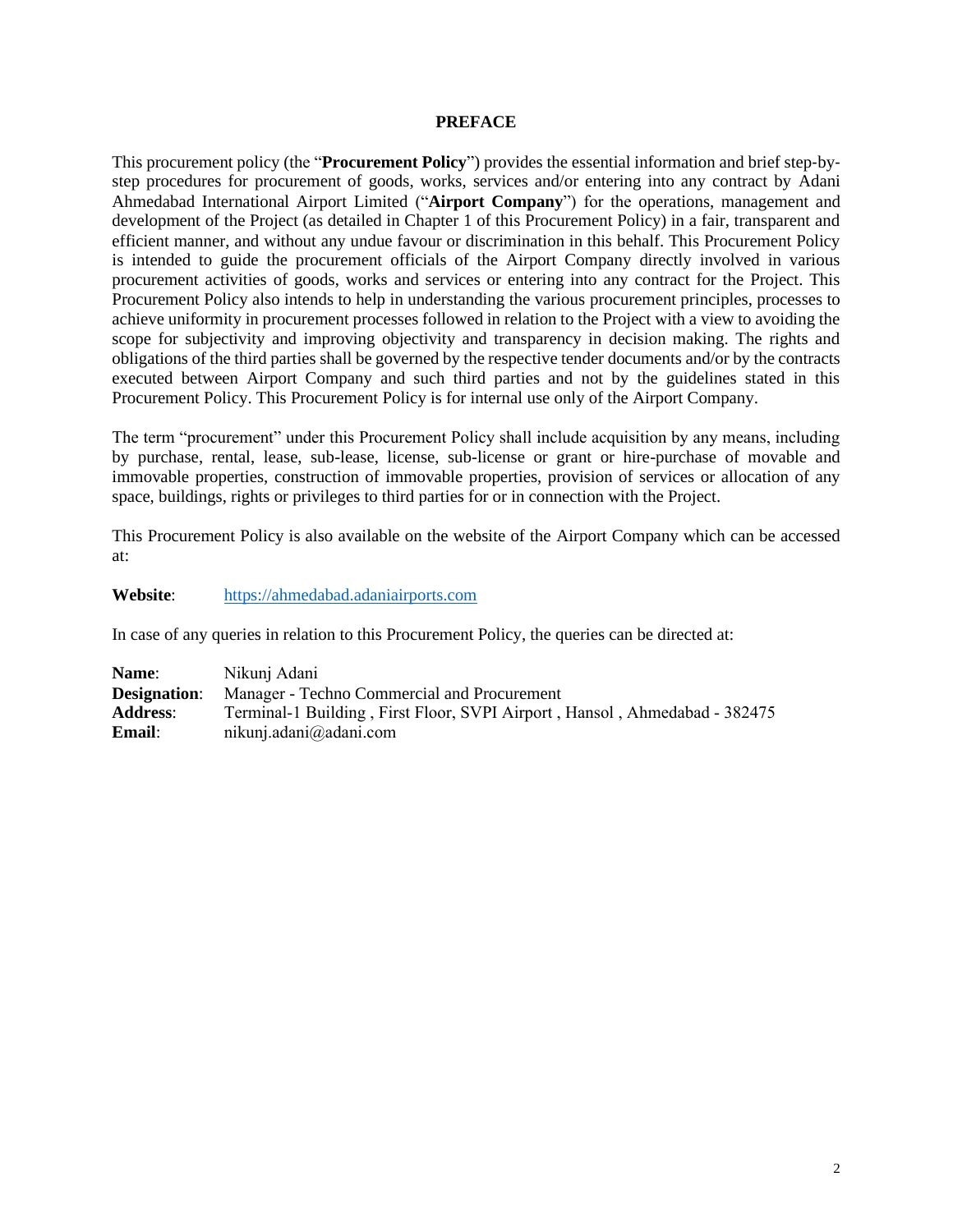## **CHAPTER 1 - PROJECT DETAILS AND OTHER DETAILS**

- 1.1 Airport Company has been granted by the Airports Authority of India ("**AAI**"), pursuant to a Concession Agreement dated February 14, 2020 executed between Airport Company and AAI ("**Concession Agreement**"), the exclusive right and authority, during the term of the Concession Agreement, to operate, maintain, develop, design, construct, upgrade, modernize, finance and manage the Sardar Vallabhbhai Patel International Airport at Ahmedabad ("**Project**") and the exclusive right to contract and/or sub contract with third parties during the term of the Concession Agreement in accordance with the terms of Concession Agreement.
- 1.2 This Procurement Policy has been approved by the board of directors of the Airport Company ("**Board of Directors**") vide a resolution dated August 13, 2020.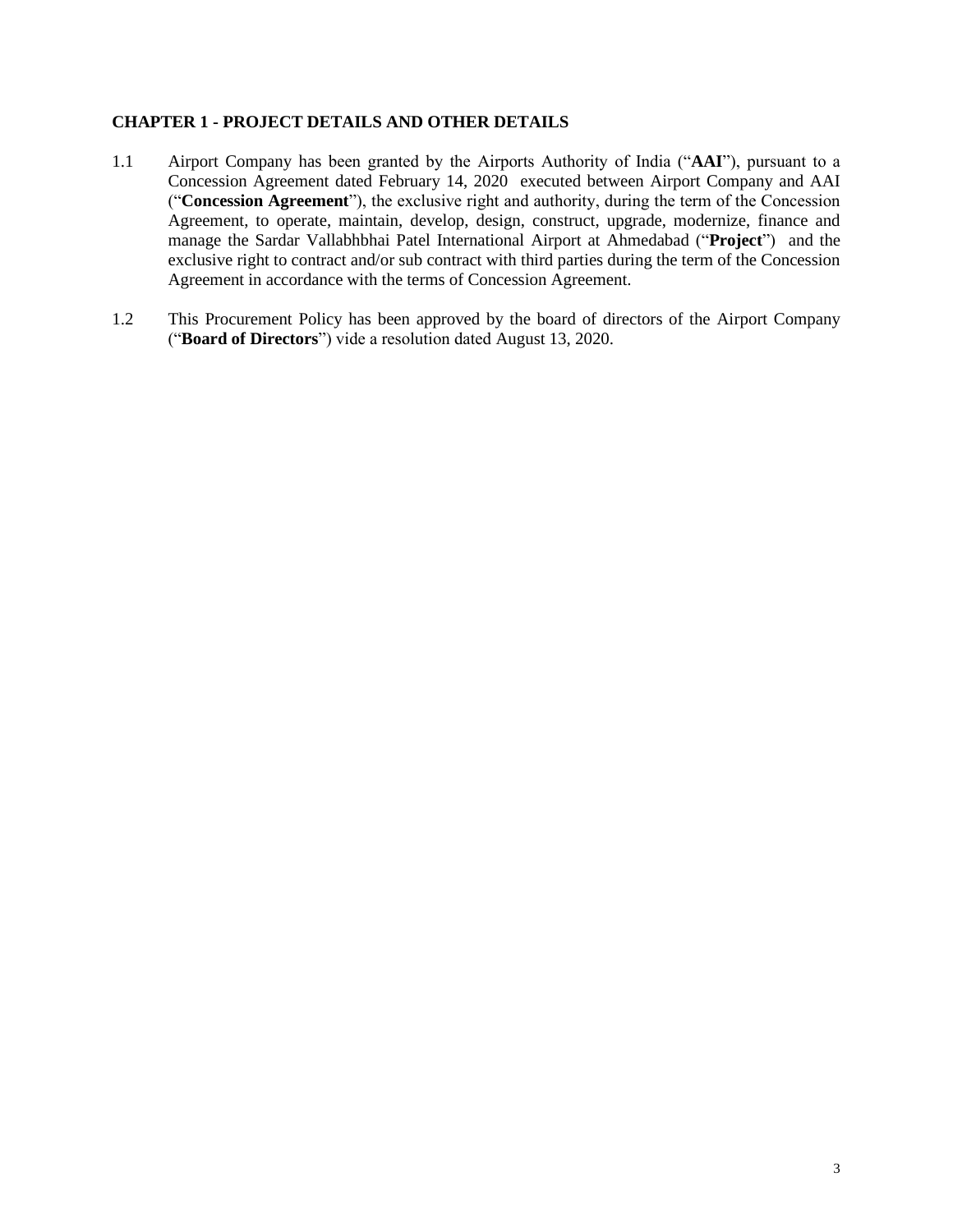## **CHAPTER 2 - PROCUREMENT POLICY**

## **2.1 MODES OF PROCUREMENT**

The various methods of procurement which may by followed by Airport Company shall include the following:

- (a) Competitive Bidding which may be further categorized as follows:
	- (i) Open tender procurement; or
	- (ii) Limited tender procurement.
- (b) Direct procurement; and
- (c) Single source procurement.

## **2.2 COMPETITIVE BIDDING**

- 2.2.1 Competitive bidding shall be followed by the Airport Company as the method of procurement of goods, works, services, sub-lease(s), sub-license(s), or any other rights or privileges where the consideration (including deposits in any form in respect thereof) exceeds Rs.25,00,00,000 (Rupees Twenty Five Crores) in any Accounting Year (as defined in the Concession Agreement) ("**Competitive Bidding**").
- 2.2.2 The Board of Directors of Airport Company or a committee appointed by the Board of Directors of Airport Company may determine in cases where Competitive Bidding process is to be followed, whether Airport Company follows:
	- (a) Open tender procurement process; or
	- (b) Limited tender procurement process.
- 2.2.3 In case where Competitive Bidding is to be followed by Airport Company as the method of procurement of goods, works, services, sub-lease(s), sub-license(s), or any other rights or privileges, the Airport Company shall comply with the following process:
	- (a) **Tender Preparation:** Preparation of tender documents for procurement of goods, works, services, sub-lease(s), sub-license(s), or any other rights or privileges, furnishing all necessary information ("**Tender Documents**") to enable a prospective tenderer to prepare a response to the Tender Documents ("**Bid**").
	- (b) **Issue of Tender Document:** In case open tender procurement process is followed by the Airport Company, then:
		- (i) the issuance of Tender Documents shall be done through e-tendering process and the Airport Company shall have the liberty to select any electronic portal to run such an open tender process; and
		- (ii) the sale or issuance of the Tender Documents shall begin only after notification of issuance of Tender Documents. The Tender Documents will be made available to all applicants after receipt of the requisite fees, if any, as may be prescribed by the Airport Company.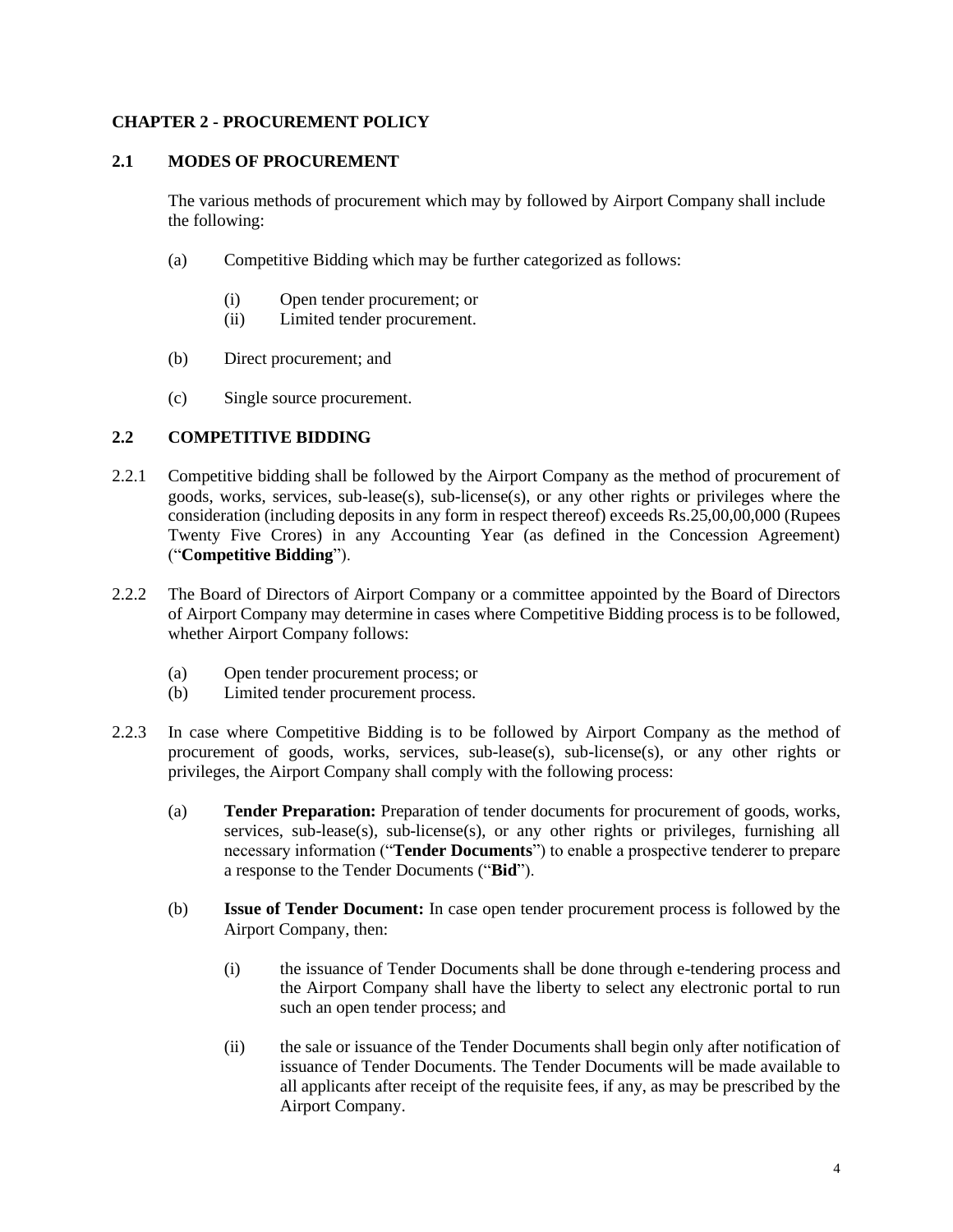In case limited tender procurement process is followed by the Airport Company, the Tender Documents shall be issued to a list of potential suppliers/service providers as may be decided by a tender committee (comprising of at-least 3 (three) members as nominated by the Board of Directors of Airport Company or by a committee of the Board of Directors of Airport Company) ("**Tender Committee**") for reasons to be recorded in writing and such list must be broad enough to assure competitive prices for the respective goods, works, services, sub-lease(s), sub-license(s), or any other rights or privileges.

The Competitive Bidding shall, as a process, ensure that the Airport Company prequalifies the applicants in a fair and transparent manner for confirming that only experienced and qualified applicants are finally selected through the Competitive Bidding on arm's length basis in a manner that is commercially prudent and protects the interests of the Users (as defined in the Concession Agreement).

#### (c) **Opening of Bids**:

- (i) The Bids received from bidders ("**Tenderers**") on or before the last date for submission (as may be extended from time to time in accordance with the Tender Documents) as set out in the Tender Documents shall be opened by the procurement committee of Airport Company comprising of atleast 3 (three) members nominated by the head of the department seeking the relevant procurement ("**Procurement Committee**").
- (ii) Bids uploaded post the expiry of submission date shall not be accepted, unless the same has been approved by the Tender Committee (in consultation with the Procurement Committee) in exceptional circumstances.
- (iii) Minutes of Bids opening must be prepared by the Procurement Committee and should be signed by all the members of the Procurement Committee.

## (e) **Tender Evaluation**

- (i) The Procurement Committee shall cause an initial examination of the Bids submitted to be carried out in order to determine their substantial responsiveness. The Procurement Committee shall consider the following factors while undertaking the initial examination:
	- (A) Whether the Tenderer meets the eligibility criteria laid down in the Tender Documents;
	- (B) Whether the Bid has been duly executed as per the terms of the Tender Documents;
	- (C) Whether the Bid security (if any) has been furnished as per the terms of the Tender Documents;
	- (D) Whether the Bid conforms to the requirements as set forth in the Tender Documents.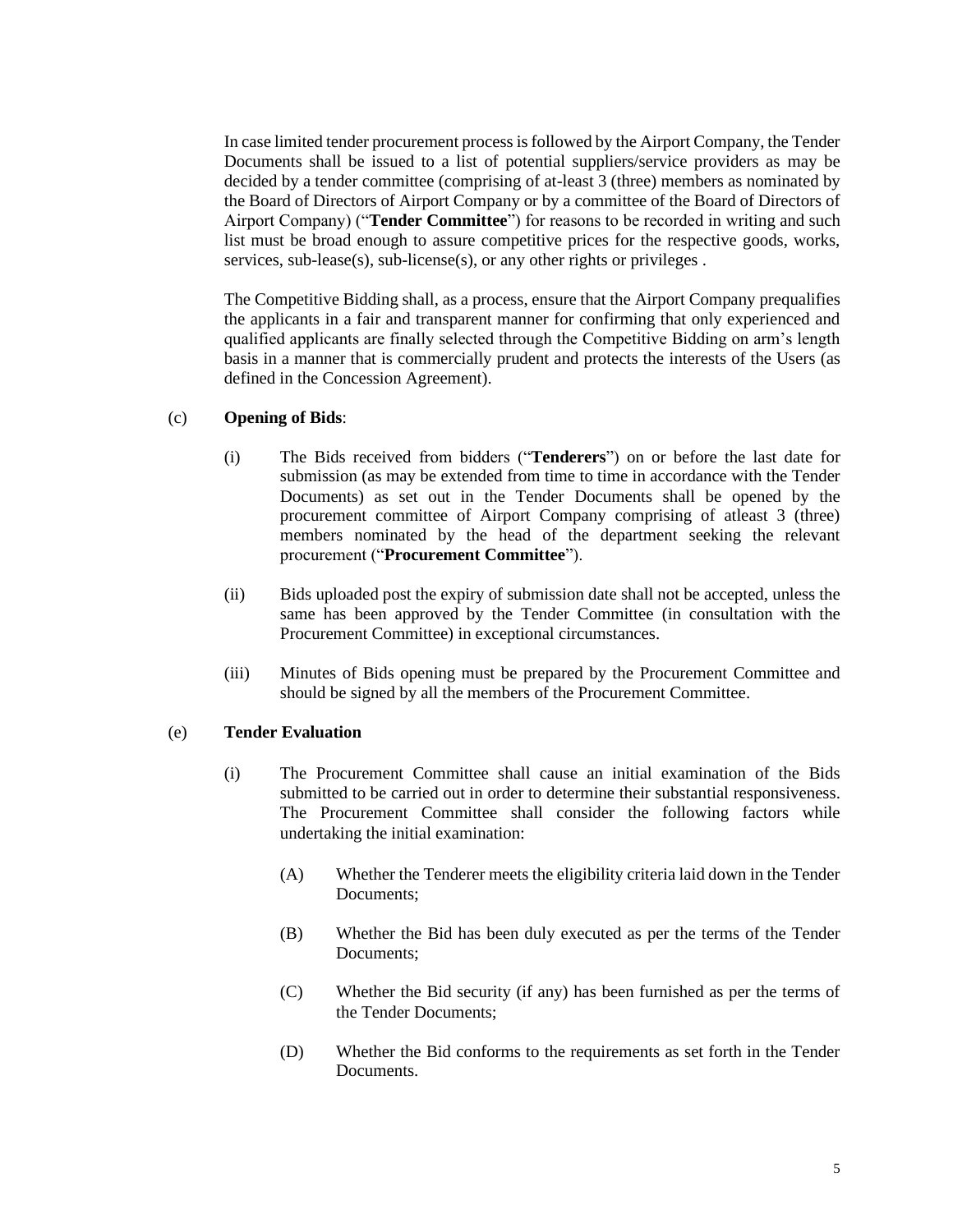Bids which on initial examination are found not to be substantially responsive may be rejected by the Procurement Committee as non-responsive and the Procurement Committee shall record reasons for the same.

- (iii) The evaluation of Bids may be either:
	- (A) two stage evaluation wherein the technical proposal comprising the Bid shall be evaluated first and the financial proposal comprising the Bid of only such Tenderers who are technically qualified shall be opened; or
	- (B) composite evaluation wherein both technical proposal comprising the Bid and the financial proposal comprising the Bid of the Tenderers shall be opened and evaluated simultaneously.

The criteria to be used in the evaluation of Bids and the award of contracts shall be clearly laid down and applied equally to all the Tenderers, except where any deviations are allowed by the Tender Committee owing to certain particular circumstances.

- (iv) Without the prior approval of the Tender Committee, the Procurement Committee shall not evaluate the Bid submitted by any entity if:
	- (A) Such entity has a pending, active or previous legal action that may prevent such entity from undertaking the proposed contract;
	- (B) Such entity has been debarred by AAI or Airport Company or any government authority for any reason whatsoever;
	- (C) Such entity has been convicted of any criminal offence related to their professional conduct or the making of false statement or misrepresentation as to their qualifications to enter into a contract or have been otherwise disqualified pursuant to administrative suspension or disbarment; or
	- (D) Such an entity has an existing contract with Airport Company and such entity has not been in compliance with the terms and conditions of such contract and there are outstanding payments due and payable by such entity to Airport Company.
- (v) Airport Company may regard a Bid as responsive only if it conforms to all requirements set forth in the Tender Documents.
- (vi) Airport Company shall have the right to conduct (a) price negotiations with the Tenderers; and (b) reject the Bids which are accompanied by an abnormally low financial proposal.
- (vii) In all cases where the value of the contract is more than Rs.25,00,00,000 (Indian Rupees Twenty Five Crore only), a minimum of two (2) Bids shall be collected. However, even if only 1 (one) Bid is received, the Competitive Bidding Process may be considered valid if the Bid was satisfactorily advertised, the qualification criteria were not unduly restrictive and the price is reasonably comparable to the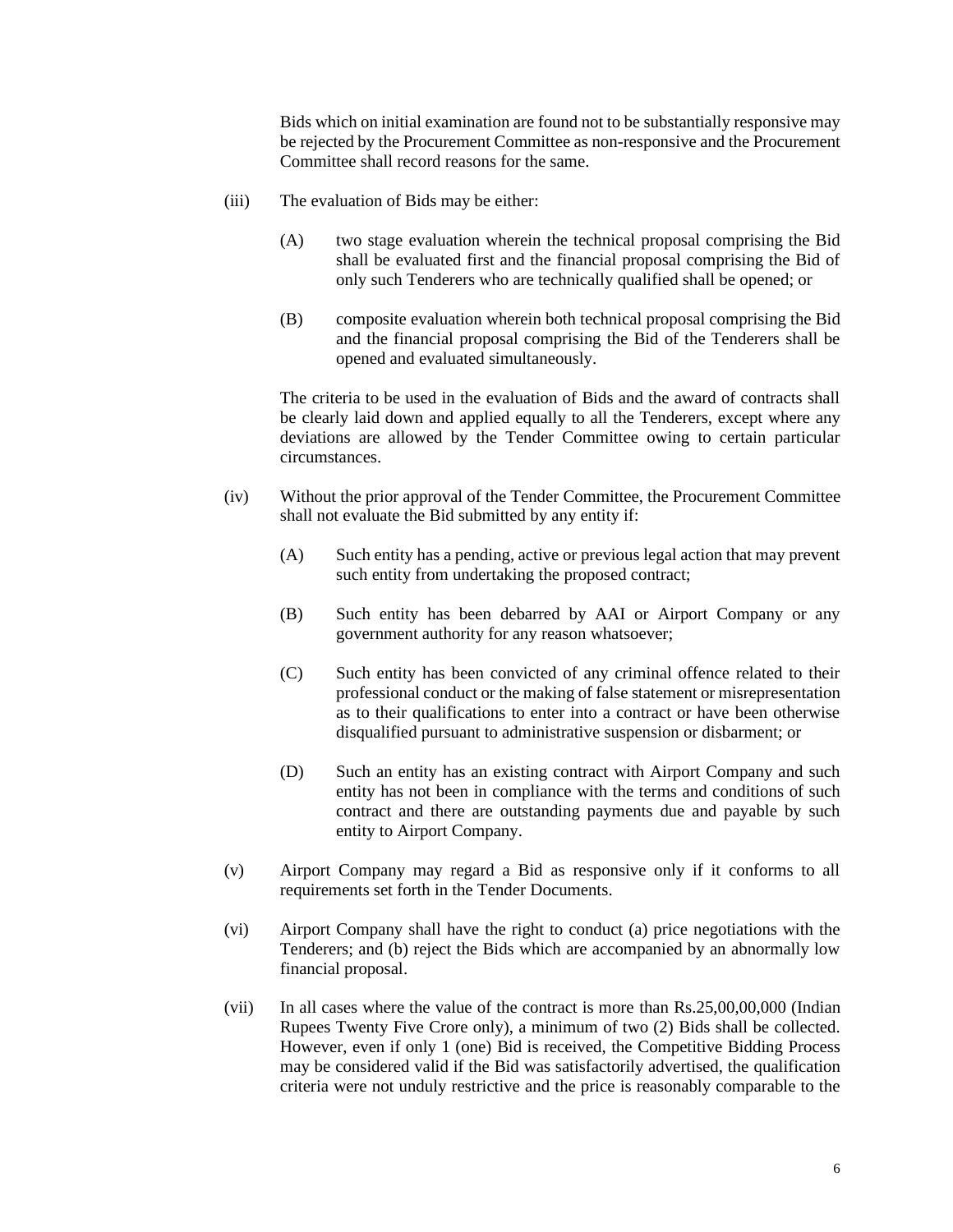market standard, as determined by the Procurement Committee and confirmed by the Tender Committee.

(viii) In the event of a dispute within the Procurement Committee to determine the successful tenderer, Airport Company shall set up a Review Committee comprising of Chief Financial Officer, Head Legal and Head Procurement who shall resolve such dispute and/or evaluate the Bids and determine the substantially responsive Bid offering the best value for money.

## (f) **Award of Contract**

- (i) Airport Company shall award the contract to the Tenderer (a) who has the necessary technical capability and financial resources to undertake the work intended to be awarded pursuant to the Tender; (b) whose Bid is substantially responsive to the Tender Documents; and (c) who in the determination of the Procurement Committee and/or the Airport Company is the most advantageous Tenderer.
- (ii) Detailed contract shall be executed between Airport Company and the successful Tenderer within such time as indicated in the letter of award issued by the Airport Company, subject to compliance with the terms of the Letter of Award by the successful Tenderer and attainment of conditions precedent (if any) within the time period as identified in the Letter of Award.

The Airport Company shall have the right to prescribe such other conditions in the process of Bids as may be deemed appropriate by the Airport Company. The processes laid out in this Procurement Policy shall be in addition to and not in derogation of the process as may be prescribed for electronic tendering on any electronic tendering portal selected by the Airport Company.

## **2.3 DIRECT PROCUREMENT**

- 2.3.1 Direct procurement may be followed by the Airport Company as the method of procurement of goods, works, services, sub-lease(s), sub-license(s), or any other rights or privileges, upon recommendation of the Tender Committee, where such procurement of goods, works, services, sub-lease(s), sub-license(s), or any other rights or privileges is not covered by Clause 2.2 ("**Direct Procurement**").
- 2.3.2 Under the Direct Procurement method, Airport Company shall identify the source of procurement of goods, works, services, sub-lease(s), sub-license(s), or any other rights or privileges and shall negotiate and finalize the contract with the identified vendor/contractor/service provider/sublicensee/sub-lessee. The Procurement Committee of Airport Company comprising of atleast 3 (three) members nominated by the head of the department seeking the relevant procurement shall record the reasons in writing for award of such contract to such particular entity.

## **2.4 SINGLE SOURCE PROCUREMENT**

Single source procurement may be followed by Airport Company as the method of procurement of goods, works, services, sub-lease(s), sub-license(s), or any other rights or privileges if any of the following conditions are met: